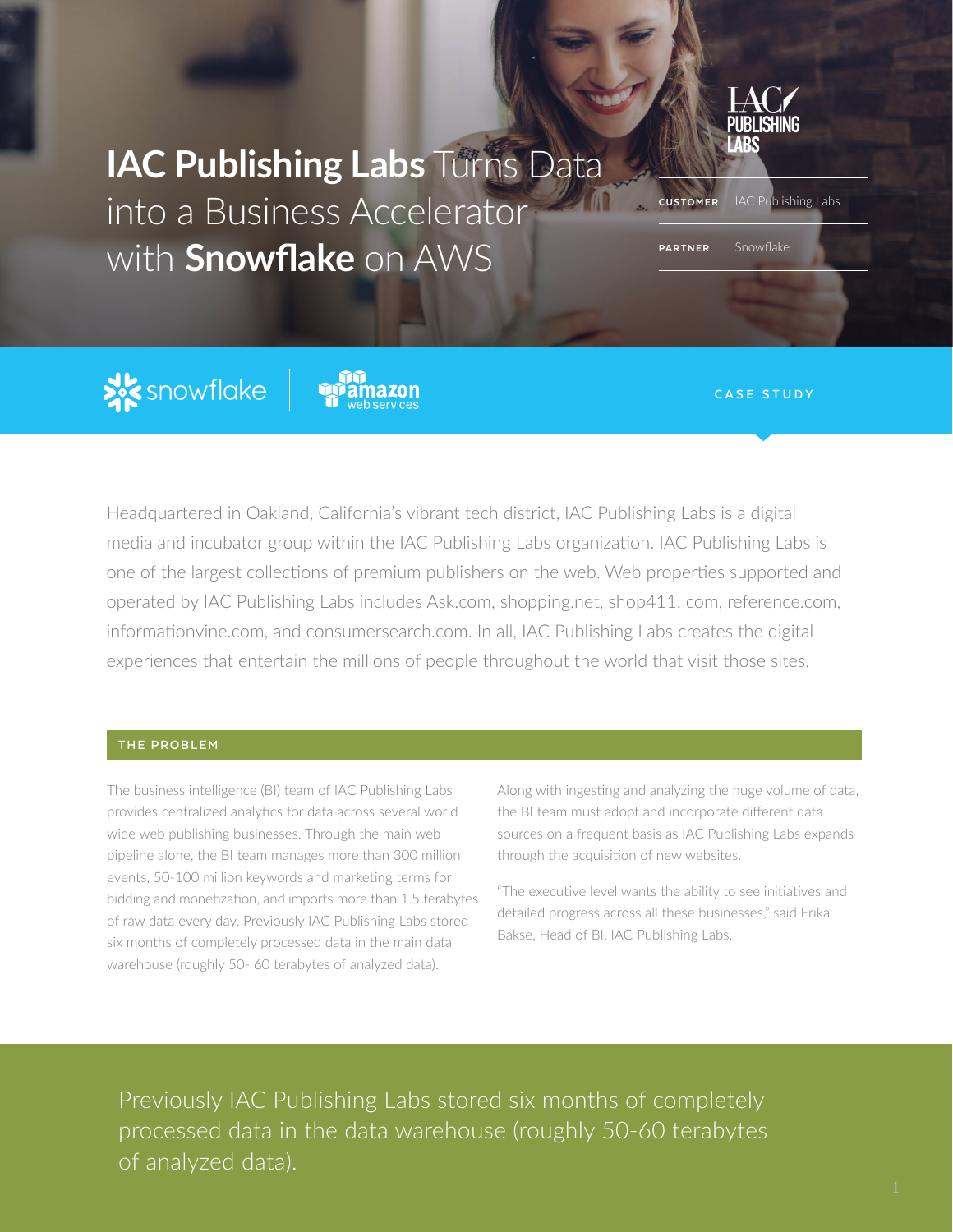

### **THE CHALLENGE**

# A Rigid System that Could Not Keep Pace with the Growing Business

As web properties and acquisitions bloomed and expanded, IAC Publishing Labs had a data environment that was inflexible, difficult to modify, unstable, and unable to keep pace with the growing business. Their legacy environment didn't allow them to monetize the data fast enough for advertising technology and retargeting purposes, thus not allowing IAC Publishing Labs to meet the needs of their internal customers. As a result, the reputation of the BI team suffered as they attempted to service many global companies.

As the business grew, the challenge faced by the team was scaling the data warehouse to keep pace. This legacy data warehouse system was unstable. There was a high propensity for the cluster to shut down when running a query longer than 30 minutes. "When we ran a query longer than 30 minutes, there was a 70% chance the (on-premises) database would shut down," said Bakse.

#### Breaking Away from Inefficiencies and Complexities to Process Diverse Data

Originally, the architecture to manage the large volume of data comprised of two separate on-premises systems: a large MPP warehouse and an even larger Hadoop cluster.

In addition, the processing of JSON data required complex pre-processing, where scripting technologies such as C, Python, and Perl were required simply to coalesce and manage a dataset. Additionally, considering the size of the environment, it became hard to create and manage a development environment that would allow IAC Publishing Labs to effectively test changes.

"We had a business intelligence environment that was not looked well upon by the business units," said Bakse, the leader of a six-person team.

Due to this complex environment, IAC Publishing Labs faced the following challenges:

- Rigid, time-consuming processes
- An inability to scale the size of their environment
- Poor quality of data as changes moved into production haphazardly
- A legacy system that often froze while servicing requests
- Lack of proliferation in the user community

#### **WHY SNOWFLAKE?**

## Creating a Path for Better BI Customer Service

During the process of re-evaluating its complete data environment needs and requirements, the BI team took a long, hard look at how data was being consumed by internal users. The team quickly realized they needed to think of data and its processing in different terms. "We determined that scaling and maintaining a legacy environment that could meet the wide range of consumption patterns of our analysts was cost prohibitive and would have taken years to roll out," said Erika Bakse. It was concluded and quite clear that the existing approach had to change.

The BI team proceeded to identify 120+ metrics that would help evaluate a next-generation environment to replace the legacy environment. They ran an internal

proof-of-concept (POC) and benchmark testing that included Snowflake on Amazon Web Services (AWS) and other cloud data warehouse alternatives. Considering the large legacy investment, the BI team also included the incumbent vendor, to determine if a managed service approach on the existing BI technology stack would work. In the end, the BI team realized that a move to an 'as-aservice' architecture provided the most value to the business and would meet its scalability needs.

"After completing our evaluations and choosing Snowflake Elastic Data Warehouse on AWS, we were in full production in just three months," stated Erika Bakse.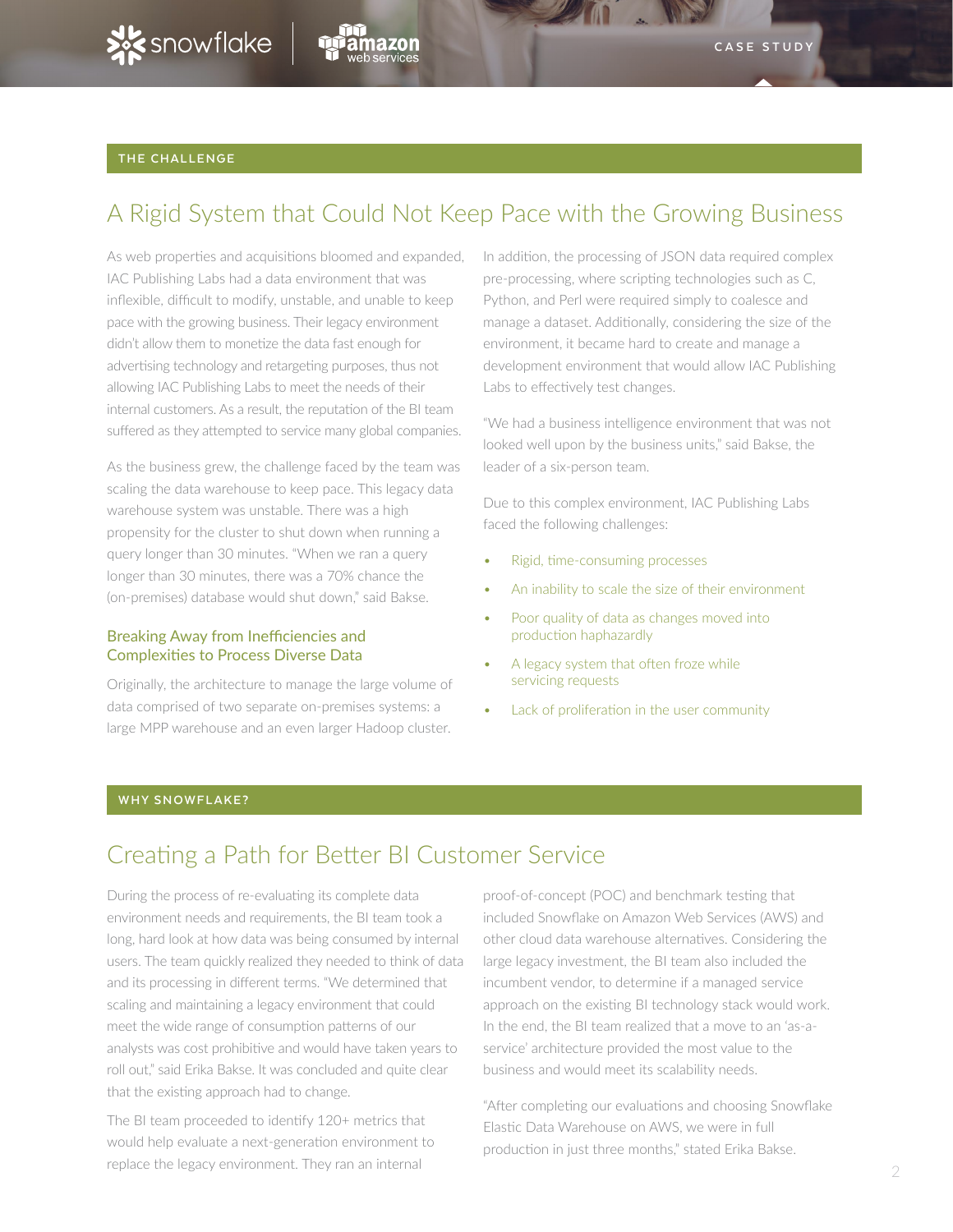

### **THE RESULTS**

# Snowflake on AWS Offers a New Way to Look at Data

IAC Publishing Labs now has a single environment for processing data and producing results. This enables the team to directly query JSON data from the web logs, allowing the team to pinpoint logging, instrumentation errors, and errors from specific pages in near-real time. Functionality to query native JSON has simplified, and the team uses SQL in the database and processes data by spinning up different-sized warehouses as required.

### Scalability with Greater Control on the Cloud

"Snowflake gives us more comfort and clarity around data quality," said Bakse. "With one system processing data and producing results, the team is able to pinpoint logging, instrumentation errors, and errors from specific pages.

Snowflake's innovative data warehouse architecture built on AWS enables the team to spin up as many new warehouses as needed (for production or development) using production data. Having a non-production environment consistent with production data and using the cloning feature of Snowflake enabled by Amazon Simple Storage Service (Amazon S3), provides the IAC Publishing Labs

BI team greater control in building processes around their code and creates a higher-quality final product with fewer bugs and better-quality data. Moreover, because Snowflake enables new dev-and-test environments to use production data without the overhead of copying and managing another physical data warehouse, additional or more thorough testing can be completed.

The current platform efficiently deals with concurrency, through the use of Snowflake virtual warehouses enabled by unlimited processing capabilities of the Amazon Elastic

Compute Cloud (Amazon EC2) on AWS. It also increases system stability by providing separate but controlled access to new or inexperienced users. The legacy system was brittle; any user could log on and write a job that could render the cluster useless for other jobs and engineers. Today, the BI team can effectively extend the cloud data warehouse environment to new users and scale the environment while aligning its user base growth.

"Migrating to and working with Snowflake has been so remarkably smooth and effortless that my CTO is in disbelief," said Erika.

### Enhanced Service Levels through Better Consistency and Responsiveness

"Consistency of performance and concurrency has been a huge win for us," said Bakse. The BI team can now have 30 or more analysts concurrently query the environment with no issues. The team can also load the data 24 hours a day, 365 days a year, without causing contention across time zones or impeding the work of groups across the globe.

These capabilities limit the amount of change that is visible to users, which has increased stability and has built trust in the environment. Overall system adoption and use are on a steady upward trajectory.

A greater volume of data is available with the new system. The BI team has gone from storing approximately six months of data to keeping two years of data. They have lifted former retention policies—policies that were put in place because of performance and instability concerns.

In addition, queries process far more quickly, enabling the BI team to provide a higher level of service with greater efficiency.

With Snowflake and AWS, the BI team retired the 36 node MPP data warehouse and a Hadoop cluster, providing one vision of the truth and insights for sites managed by IAC Publishing Labs.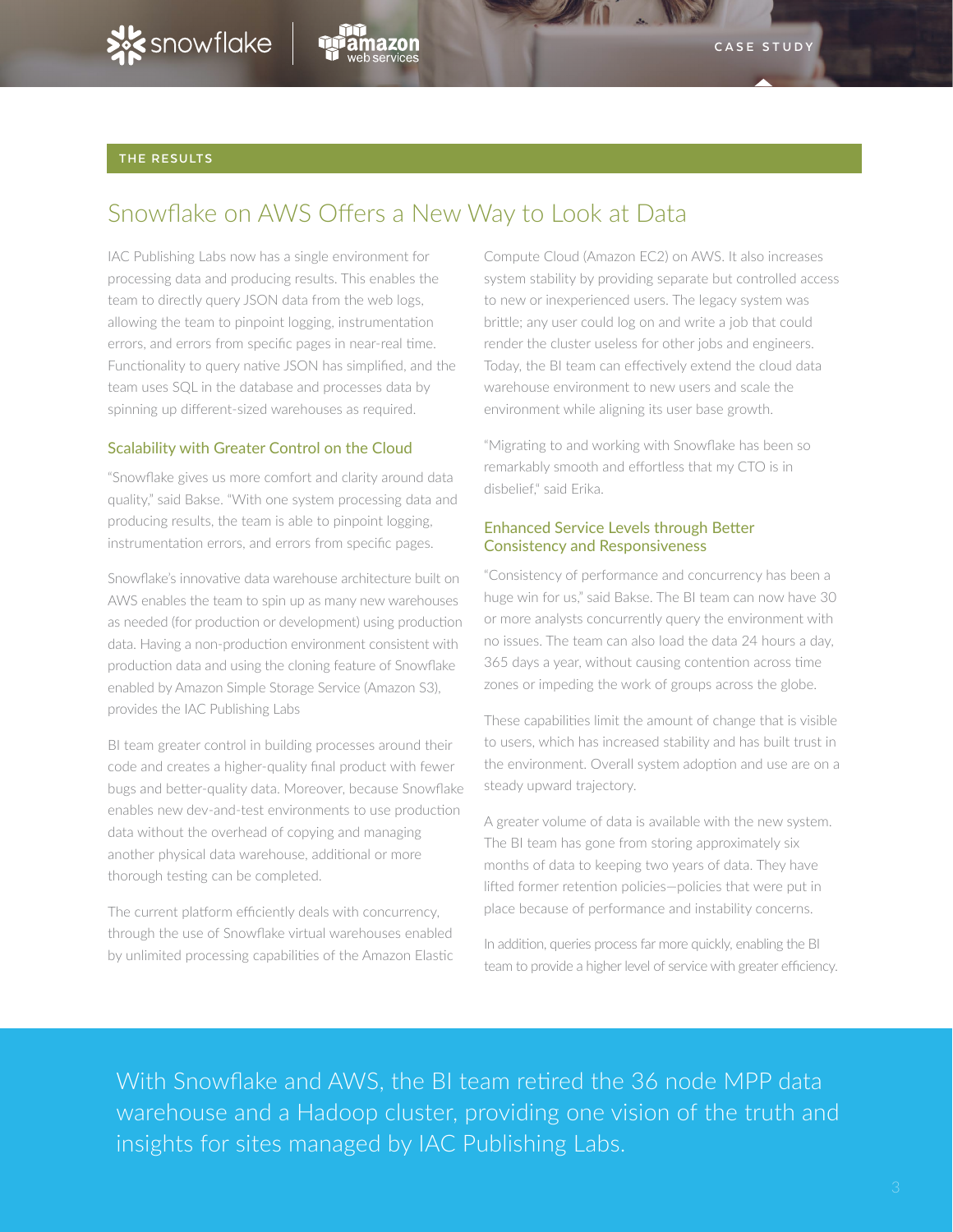

Instead of loading data every five hours, the BI team can load data every 15 seconds. Instead of processing data once a day for three to four hours, they now process data every hour, in as little as five to 10 minutes. As a result of this acceleration, the BI team can bring new businesses on- board very quickly and start to monetize data. "The

ability of the BI team to pull data into the data warehouse from various sources and combine the data very easily with the overall business picture has significantly increased the BI team's credibility and reputation that we can keep up with the rest of the business," said Bakse.

## **THE SOLUTION**

## A Transition from a Cost Center to a Value Center

The team now has one elastic data warehouse with a centralized data warehouse model that gives real-time visibility across businesses. Snowflake on AWS holds both internal and external data together, serving both data scientists and business analysts. Because they now have a fast and flexible data warehouse, business intelligence is moving from a being cost center to being a value center. "We are acting in an advisory role regarding how to best get the data to work for the organization," said Bakse.

The increased flexibility has allowed the team to quickly integrate new data sources and roll them into new metrics, at the speed of business. With the scale that the new open platform provides, it's easy for many different businesses to join. The new platform allows the BI team to provide value to the overall business without incurring major capital expenses and infrastructure rollouts.

"Because the data warehouse platform is managed in the cloud as a service by a team of expert resources, our internal BI team can be wholly committed to providing value to the business," said Bakse. "No longer do we burn cycles on hardware disk replacements, backup strategies and software upgrades. Instead, we find ourselves more embedded with website general managers' day-to-day lives, working on metric definitions, market opportunities and product roadmaps." The perception of the BI team has changed to a fast-moving, fluid organization. They are now considered a consultative partner integral to our business growth rather than a necessary technical team.

### **BY CHOOSING SNOWFLAKE ON AWS, IAC PUBLISHING LABS ACHIEVES IMPRESSIVE ACHIEVEMENTS THAT INCLUDE:**

- Establishing one source of truth in a centralized data warehouse that serves both data scientists and business analysts across all the company's businesses
- Consolidating technologies and eliminating legacy platforms
- Providing enhanced BI service levels through superior consistency and responsiveness of the data environment
- Changing the BI team from a cost center to a value center and making it a respected, often-consulted resource within the company